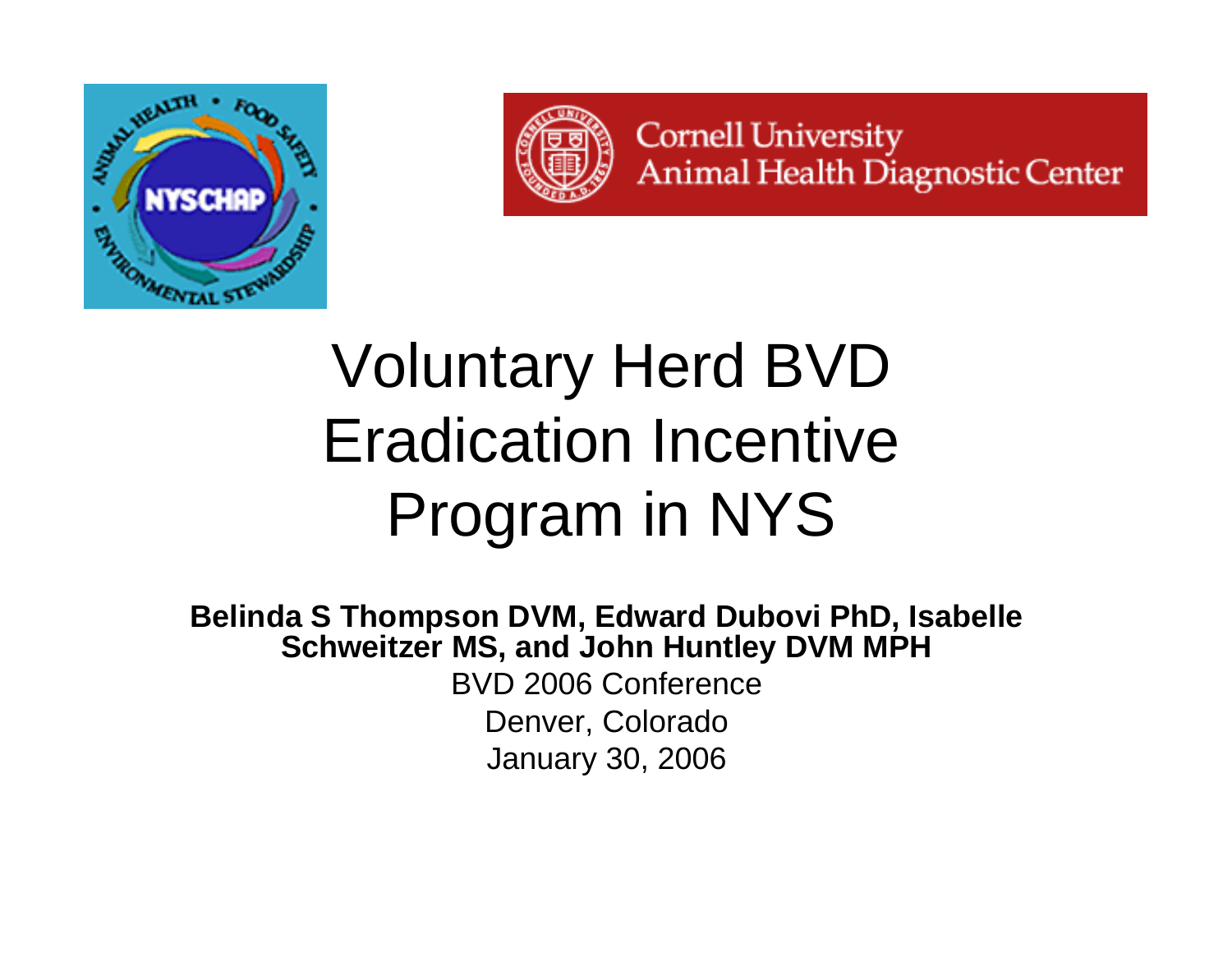



## 2004 New York Cows & Production

- **655,000 dairy beef cows (NY cow/calf herd) ~655,000 heifers and calves in these operations**
- **= 1,310,000 dual purpose cattle**
- **1,410,000 all cattle and calves**
- **100,000 head of single purpose cattle**
- **11,650,000,000 lbs of milk**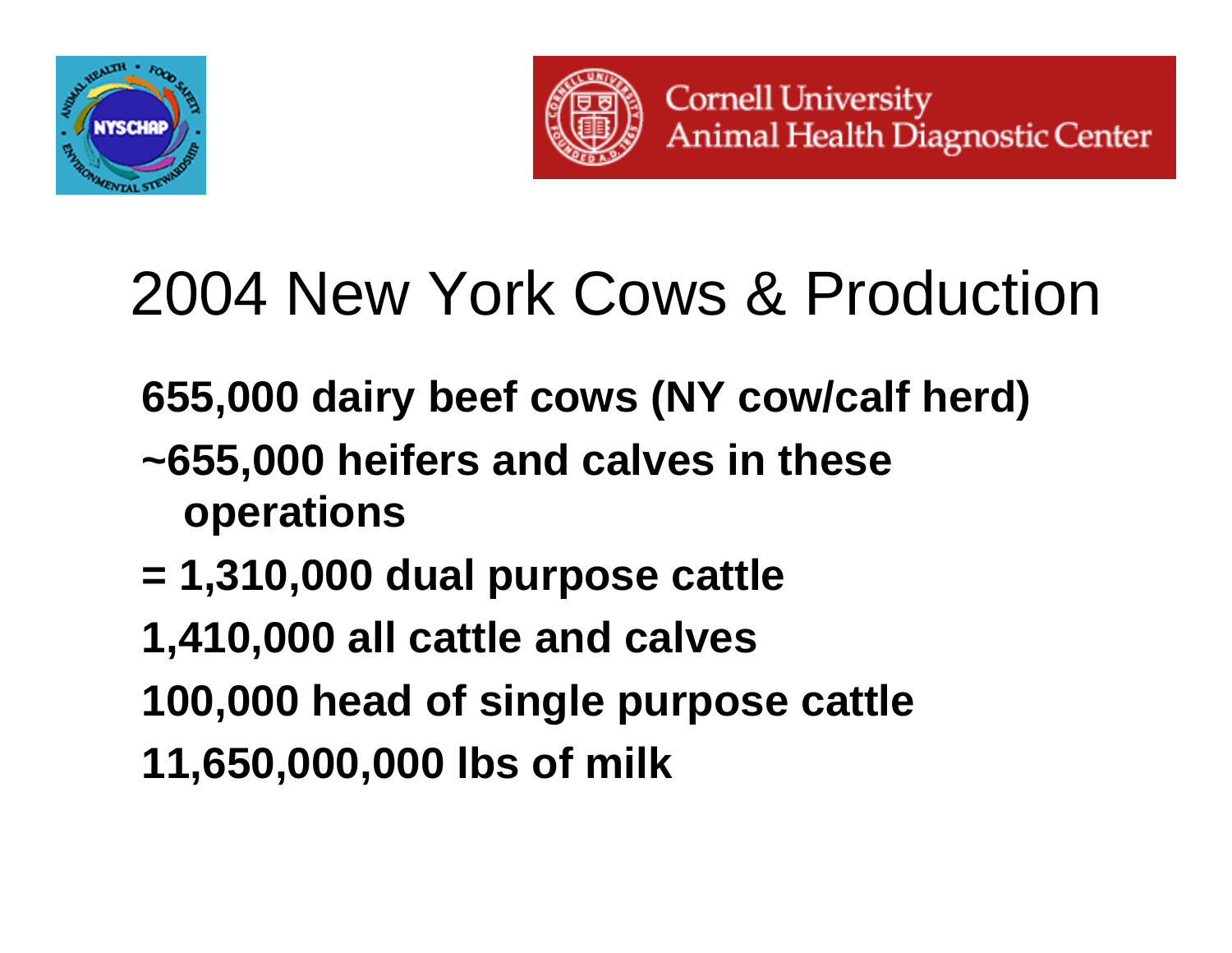



# BVD Control Challenges Due to Wide Management Range

- **Total confinement operations, all age and management groups**
- **Grazing operations**
- **Seasonal confinement operations**
- **Co-mingled heifer raiser operations**
- **Cow/calf**
- **Conventional dairy operations, with calves segregated at birth**
- **Co-mingled Stocker calf operations**
- **Year-round calving and breeding in majority of operations**
- **High \$value of dairy replacements**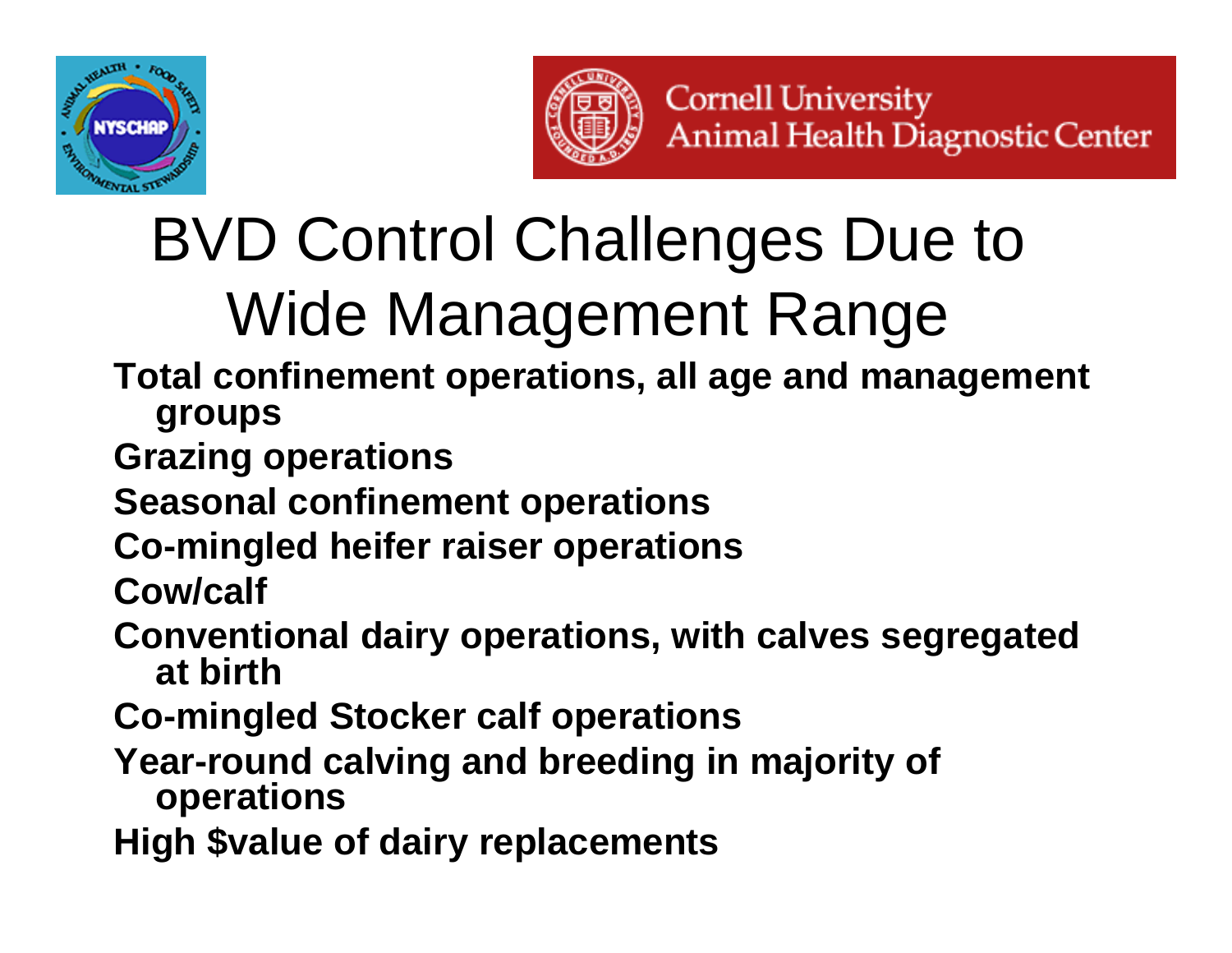

### **New York State Cattle Health Assurance Program**



@ 2002 NYSCHAP, All rights reserved

Designed by Robert F. Winterkorn © 2002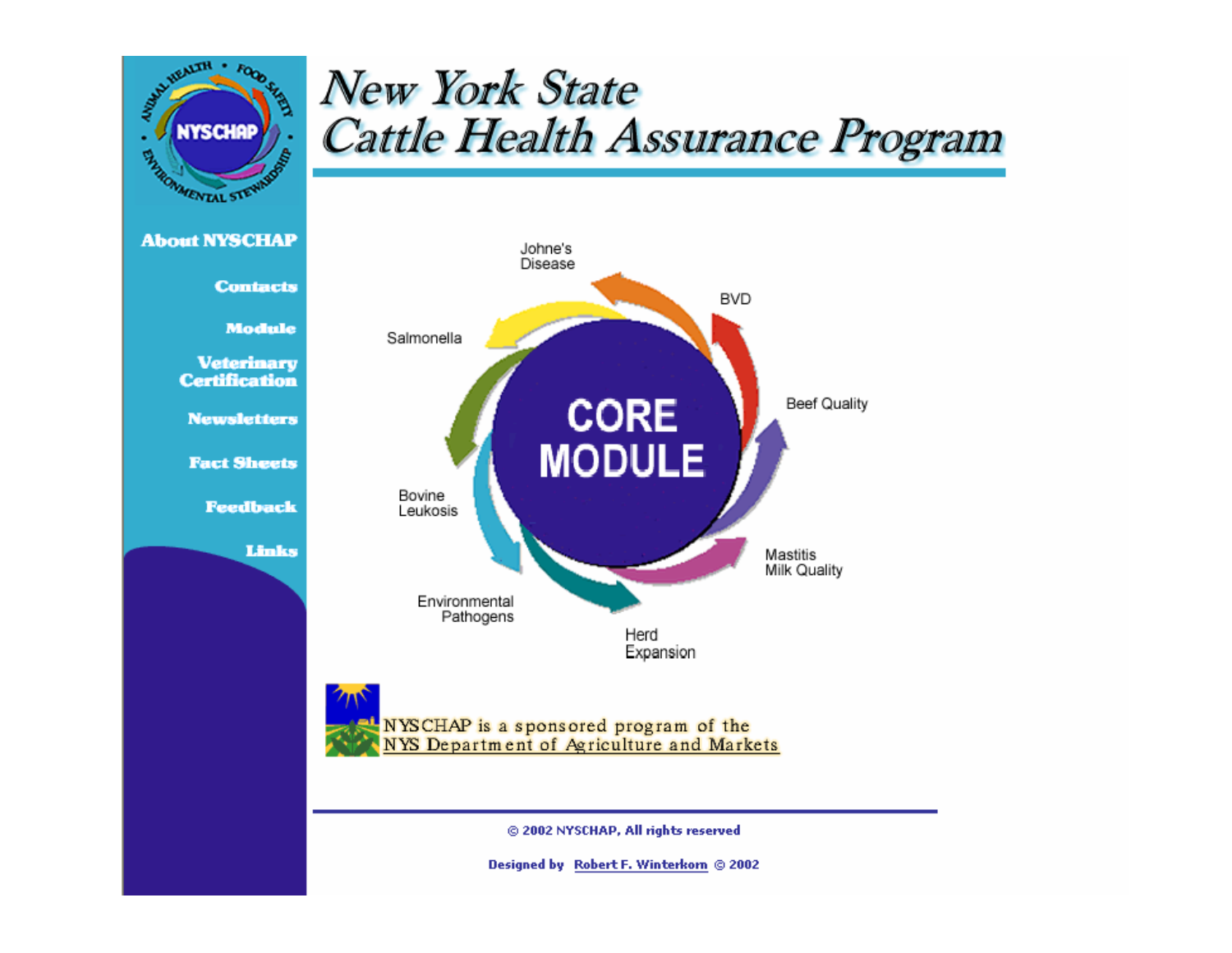

### **New York State** Cattle Health Assurance Program

#### **About NYSCHAP**

**Contacts** 

**Module** 

**Veterinary Certification** 

**Newsletters** 

**Fact Sheets** 

**Feedback** 

#### Links

#### **Welcome to the Bovine Viral Diarrhea Virus Module**

**Section 1 BVD Module - Fact Sheets** 

General information on the control of bovine viral diarrhea virus

**Section 2** BVD Module - Forms

Risk assessments for developing BVD herd plans

**Section 3** BVD Module - Slide Sets

Power Point presenations on risk assessment, control and biosecurity for BVD

**Home**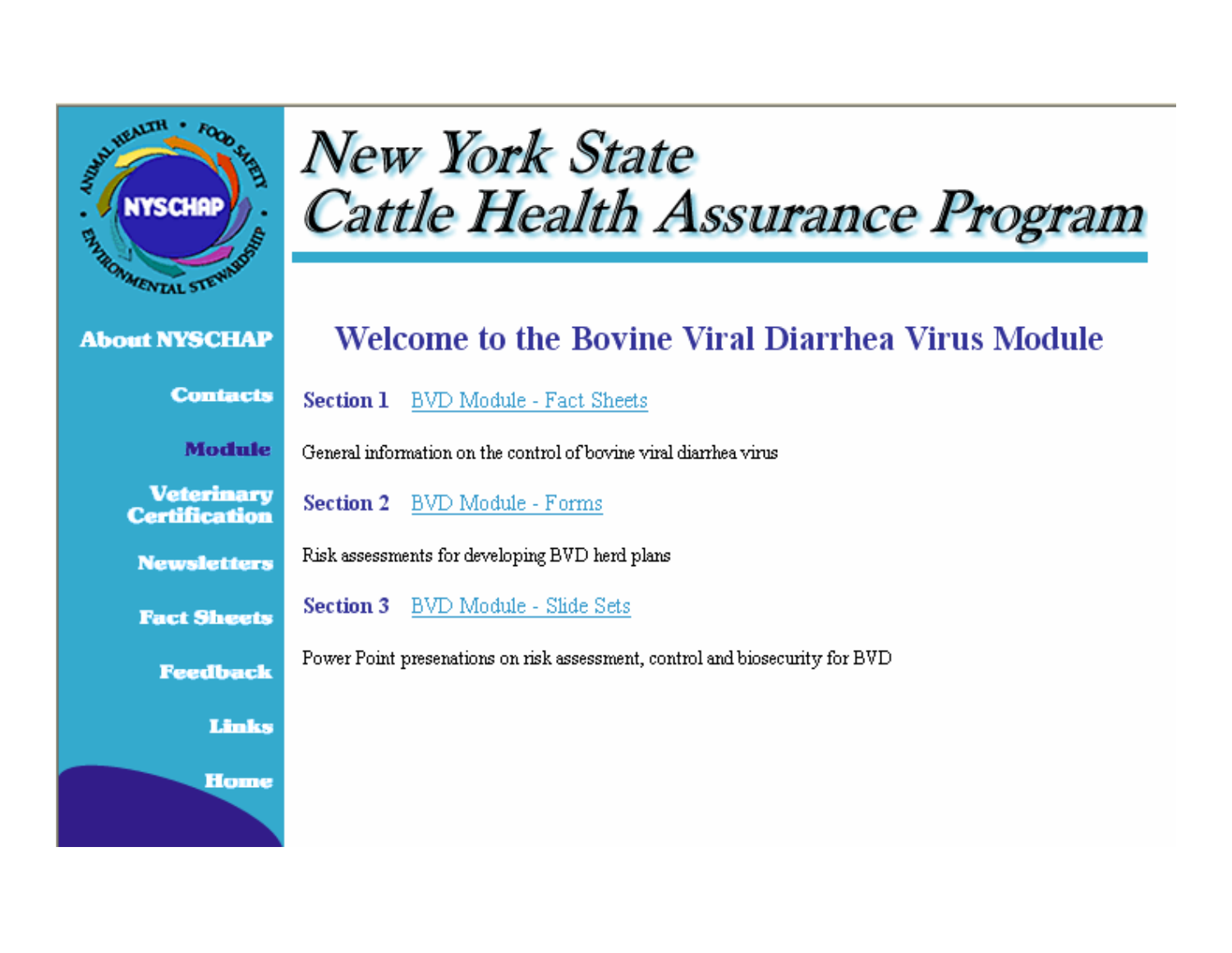

### **New York State** Cattle Health Assurance Program

#### **About NYSCHAP**

#### **BVD Module - Fact Sheets**

#### **Contacts**

#### **Module**

1.

#### **Veterinary Certification**

**Newsletters** 

#### **Fact Sheets**

**Feedback** 

Links

**Home** 

#### General information on the control of boyine viral diarrhea virus

#### **Section 1**

- Introduction to Bovine Viral Diarrhea
- $\overline{2}$ . **BVD** Control Procedures
- $3.$ NYSCHAP Bovine Viral Diarrhea Module
- $\boldsymbol{4}$ . Methods for Detection of BVD

**Bovine Viral Diarrhea Virus Sections: 1** 2 -3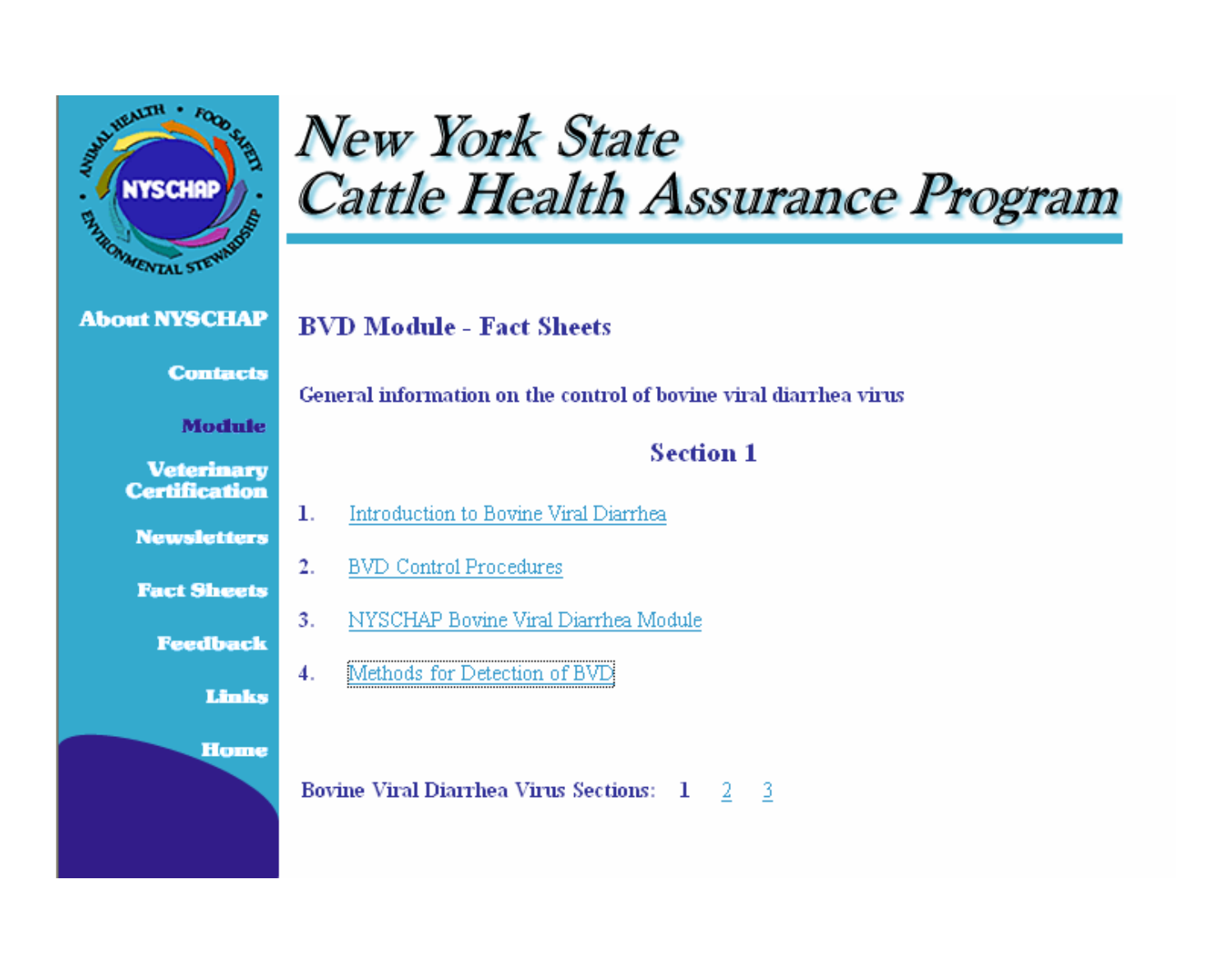



### **Volunatary BVD Eradication Incentive Program Participation for NYSCHAP Herds, Starting in 2002**

- •**Summary of any previous BVD testing on farm.**
- •**Number of animals present, by management group.**
- •**Testing strategy to be employed.**

•**Signature of farm owner/manager, herd veterinarian and NYSCHAP veterinarian indicating commitment to complete herd test, follow biosecurity plan and remove all PI animals.**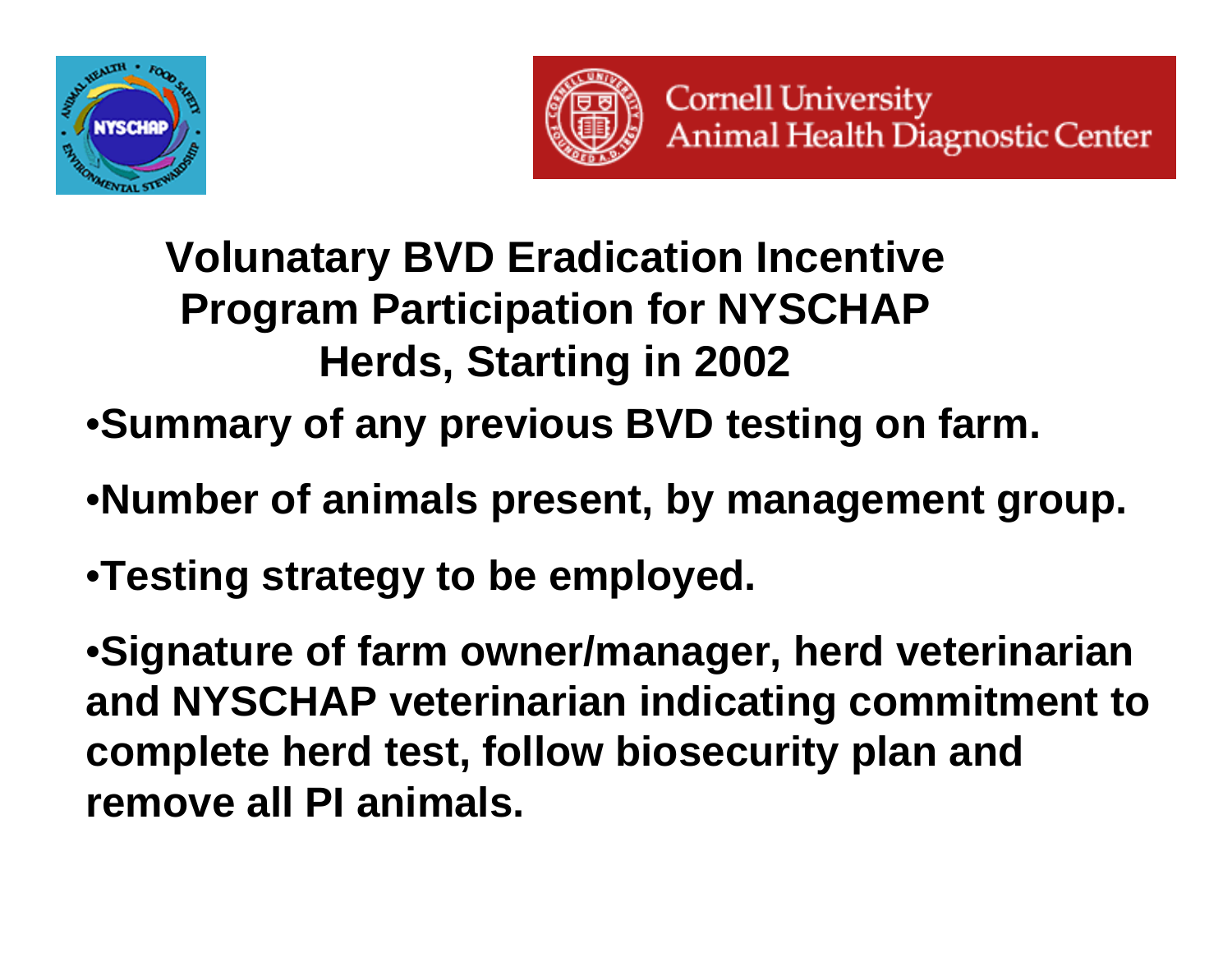



- Letter indicating qualification for incentive and farm specific accession forms.
- Info sheet regarding sample collection, handling and submission requirements.
- Test results, including a phone call on all BVD positive antigen detection tests.
- Free confirmatory testing for PI status on all BVD antigen positive animals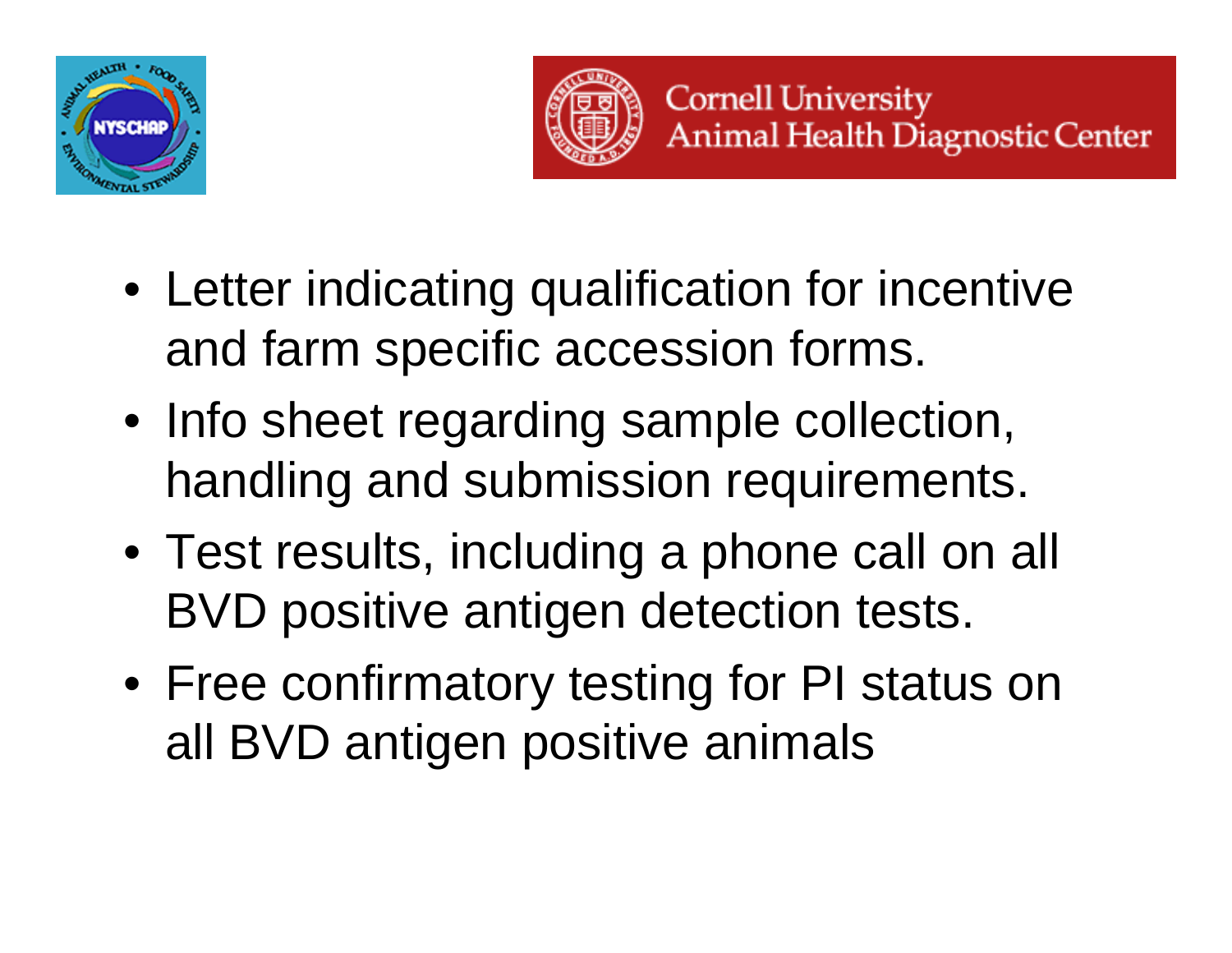



# First 21 herds enrolled

- **19 Dairies – one herd not yet testing**
- **2 Contract Heifer Raisers**
- **20 different supervising veterinarians**
- **11 herds have completed the herd testing, including 9 months follow-up after the removal of the last PI. 10/11 have continued to test newborn and purchased replacements.**
- **4 herds are within the nine-month window following removal of last detected PI.**
- **Remainder of farms need to complete baseline herd inventory testing and follow-up testing.**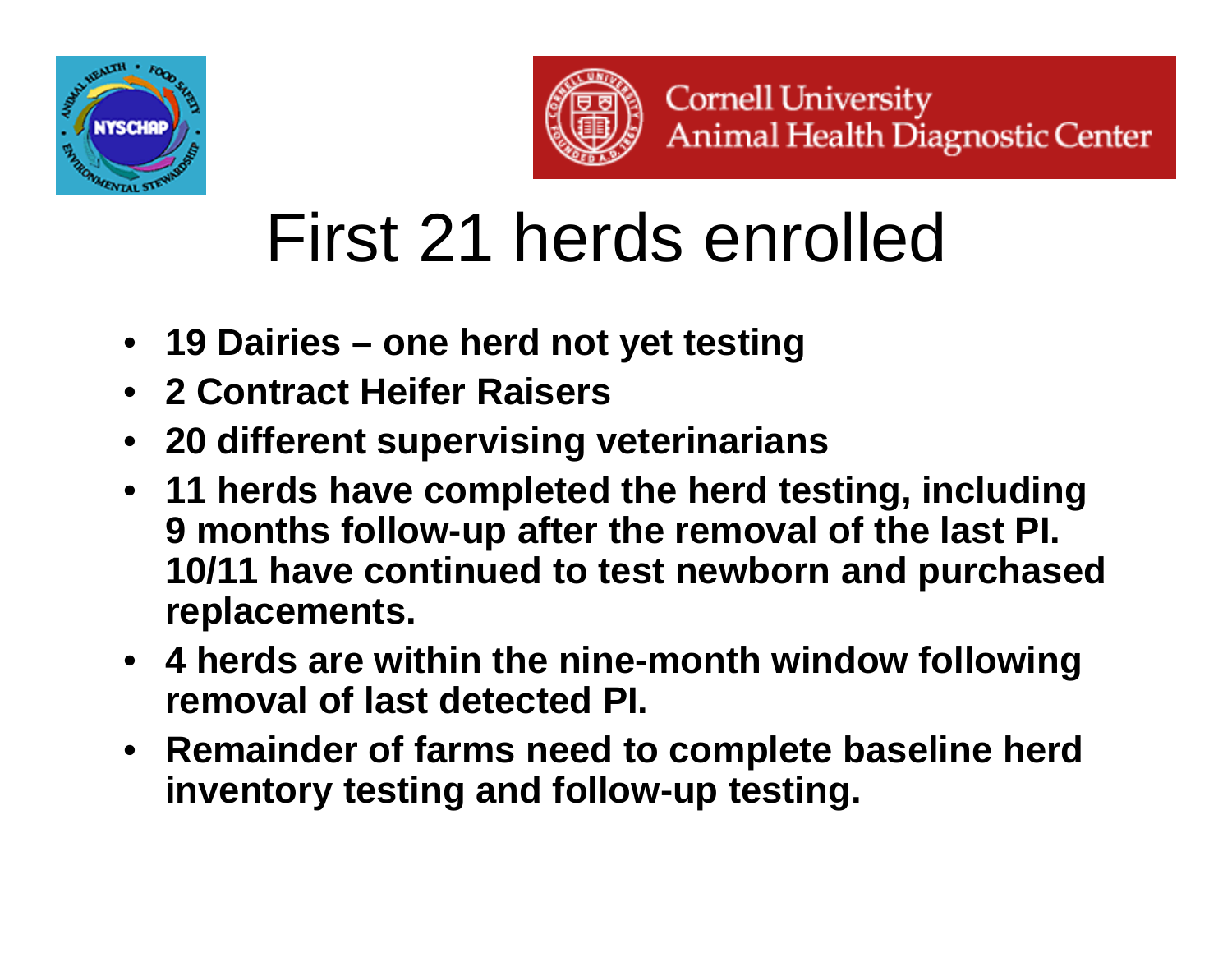



- Herd size 515 avg. (30 1631)
- Lactating cows 239 (0-800)
- All dairies also raised their own heifers
- 3 herds with lactating cows have not elected to use bulk tank testing.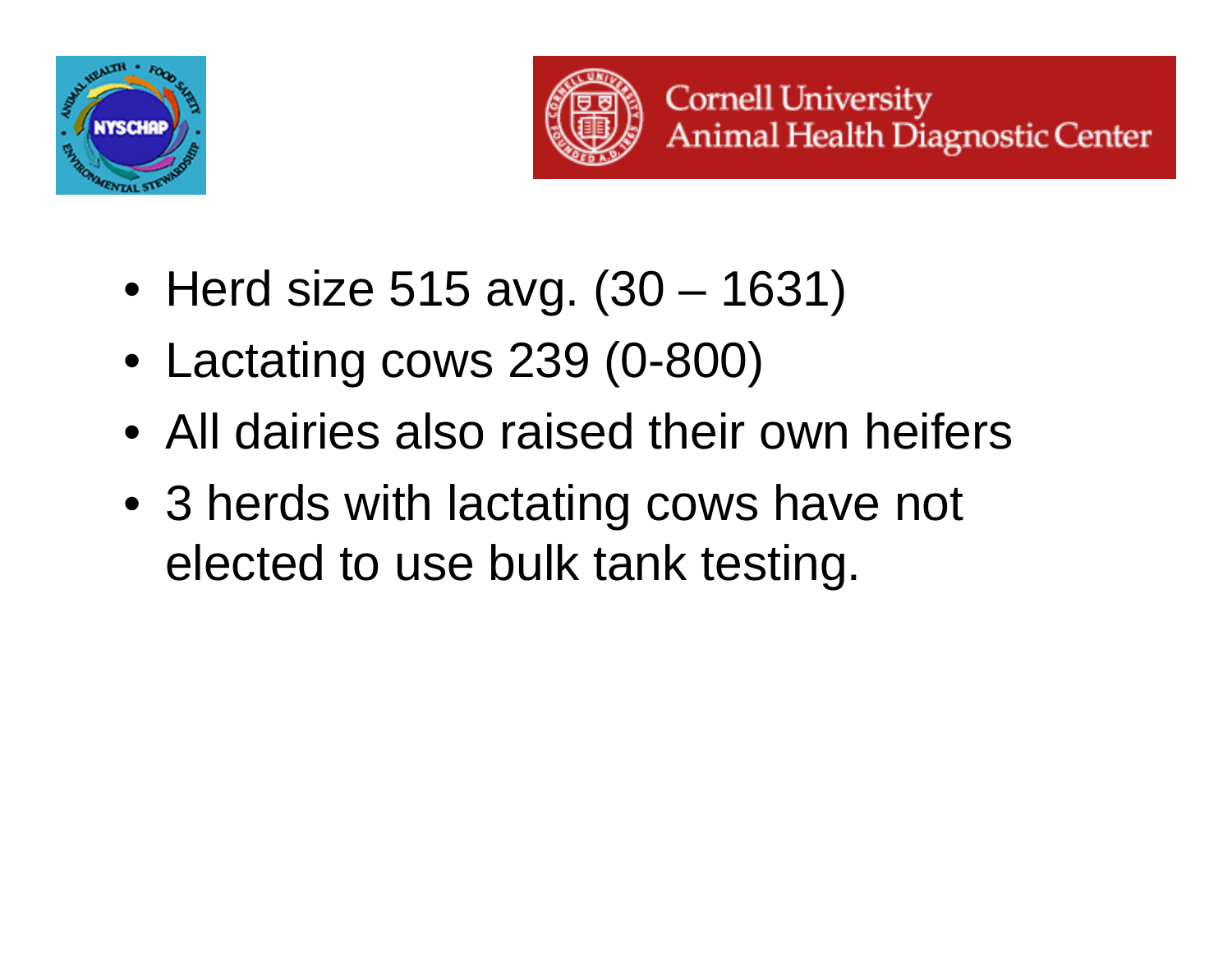



- **5 farms claims to be completely closed herds, one with >1500 head.**
- **One herd was recently assembled from many sources.**
- **2 farms are multi-source heifer raisers.**
- **Remainder of the herds purchase replacements, often pregnant when purchased.**
- **One herd has completed the program and dropped out of the NYSCHAP program.**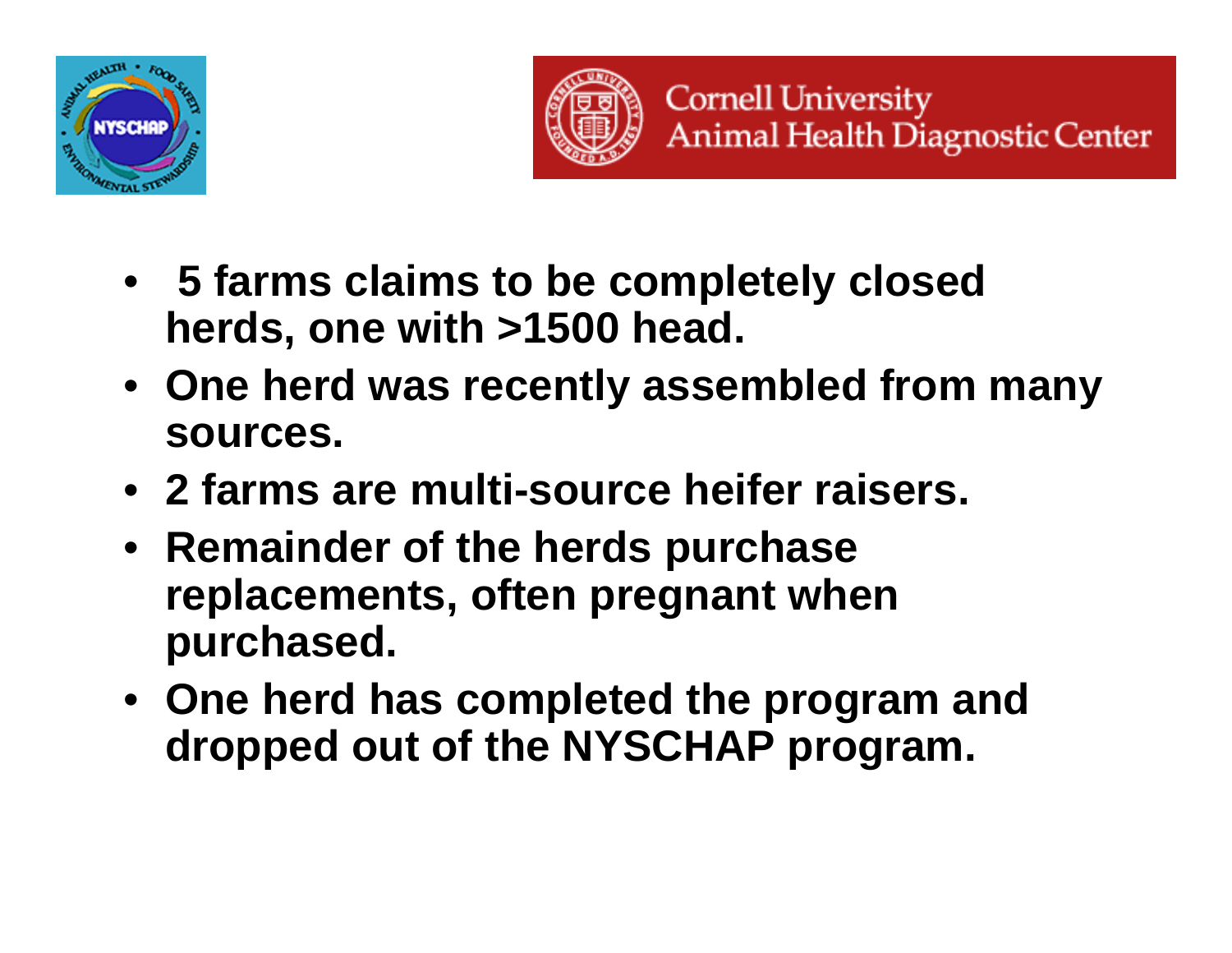



**Cornell University Animal Health Diagnostic Center** 

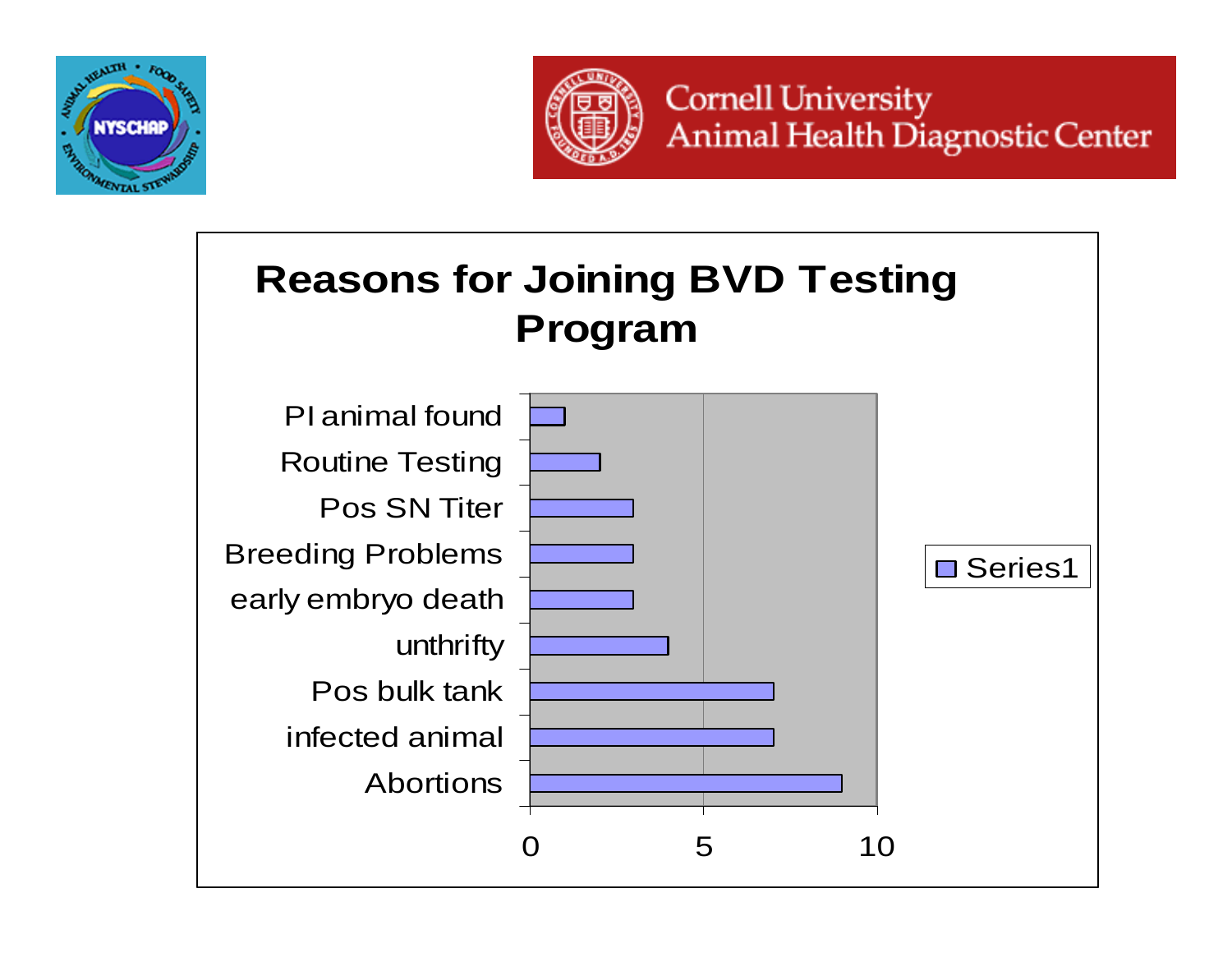



- BVD identified in 13/20 herds (65%)
- 7 herds had positive bulk milk test results
- 7/7 have completed testing of lactating cows – 5/7 found 1-3 PI lactating cow(s); 1 herd lost 5 animals to follow-up testing and never found a PI cow but did subsequently find a calf; 1/7 did not find positive lactating cow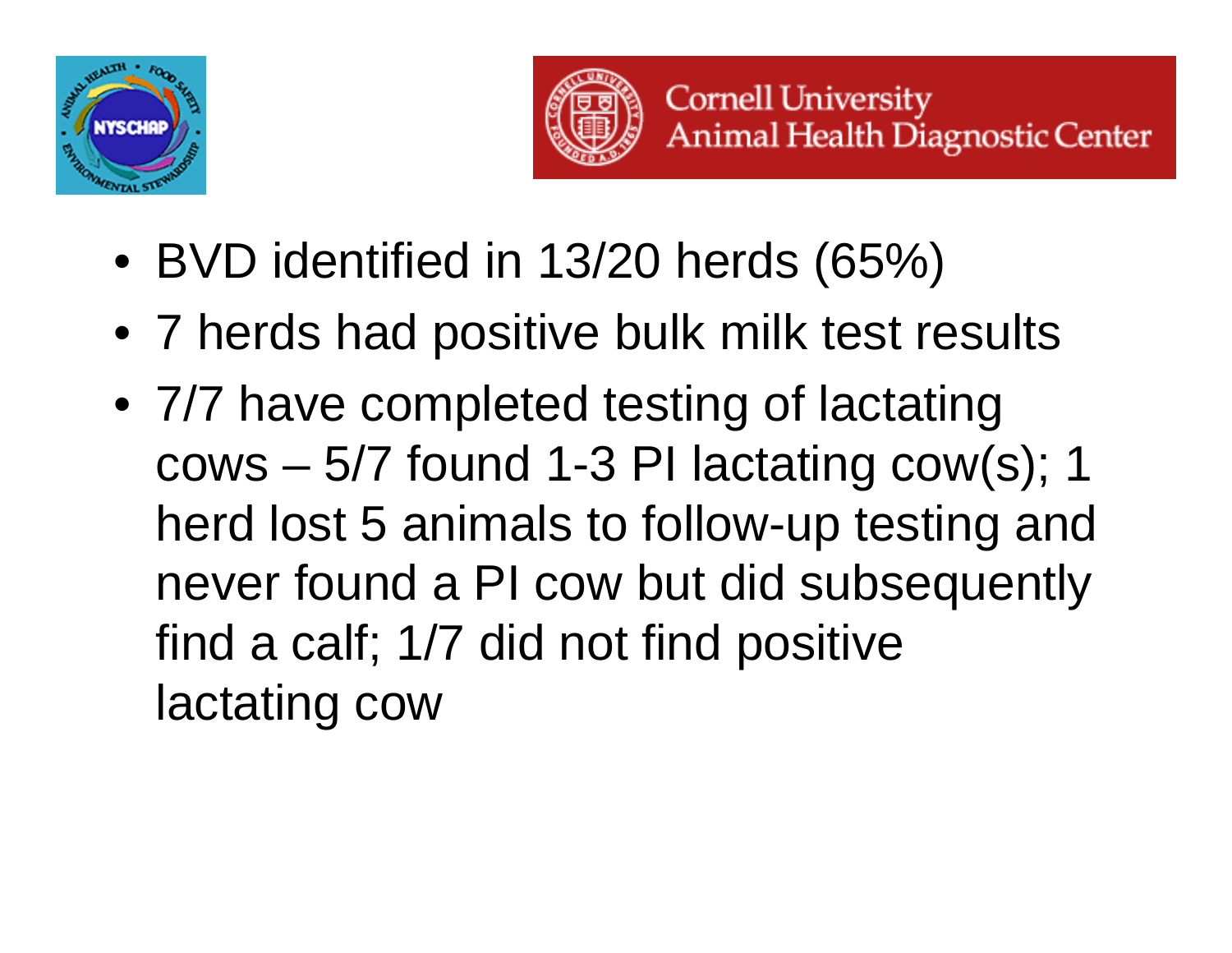



- **9 lactating PIs, 2 non-lactating adult PIs, 39 young stock PIs**
- **2 herds had adult non-lactating PI (dry cows)**
- **11 herds had PI young stock, from 1 – 11 individual heifers/calves.**
- **3/5 of the closed herds had PI animals.**
- **All herds with adult PI animals also had at least one PI heifer/calf.**
- **One of the herds with a positive bulk tank found a PI calf despite not finding lactating cow.**
- **4 herds had PI young stock and no PI adults, 2 of which were heifer raiser operations.**
- **50 total PI animals identified and removed**
- **50/9404 (0.53%)**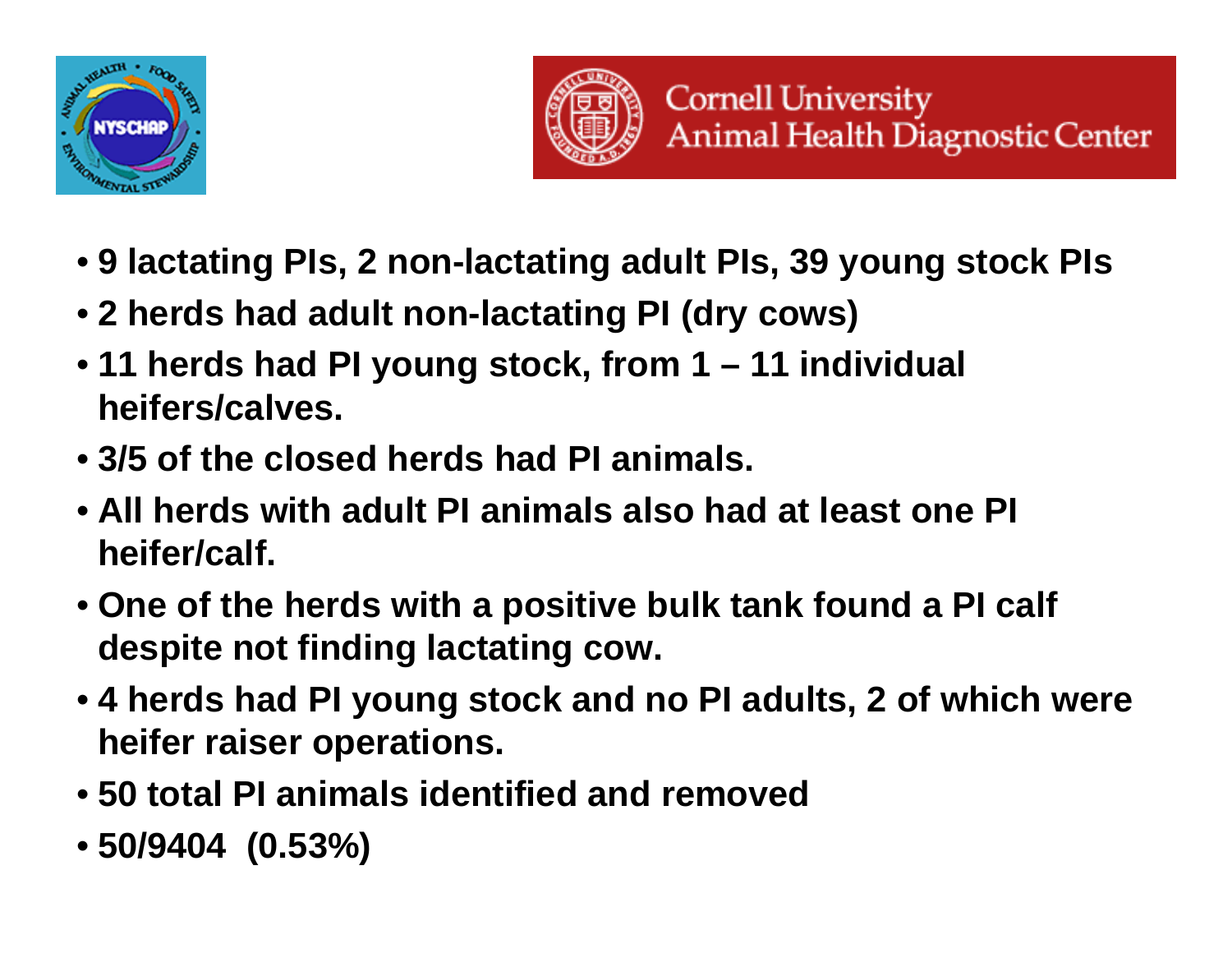



• Herd with 10 PI animals/~1000 head also had a consistent pregnancy rate of about 25% in the year prior to the removal of the PIs. The industry benchmark is 20%.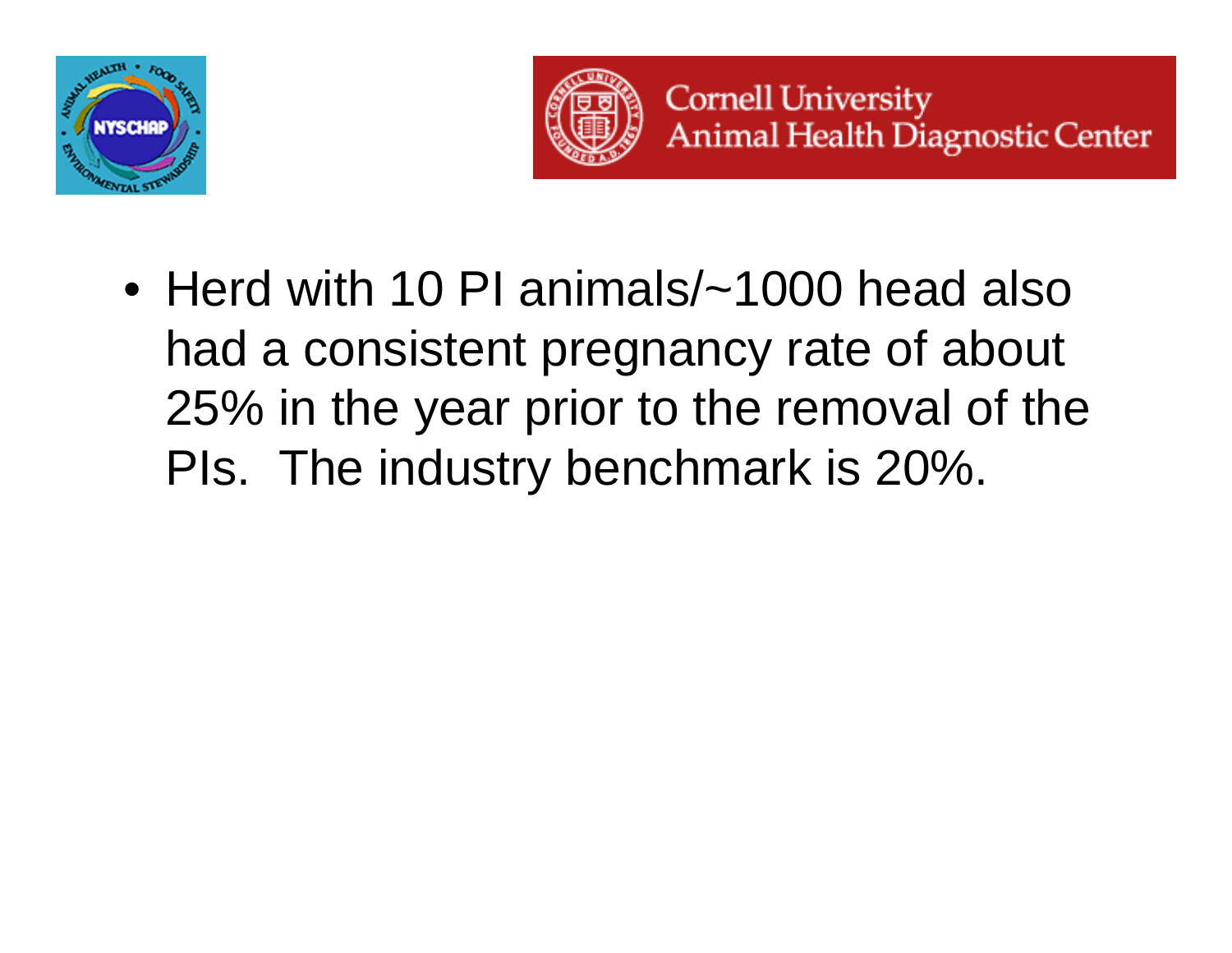



# **Cost of laboratory testing**

- Average cost to test entire herd including newborn calves for 9 months following removal of last  $PI = $2.04$  per animal.
- Bulk tank PCR and VI = \$60 (\$50)
- Pooled PCR testing = \$35 (\$25)
- •• Individual serum or skin ACE tests=\$5(\$4)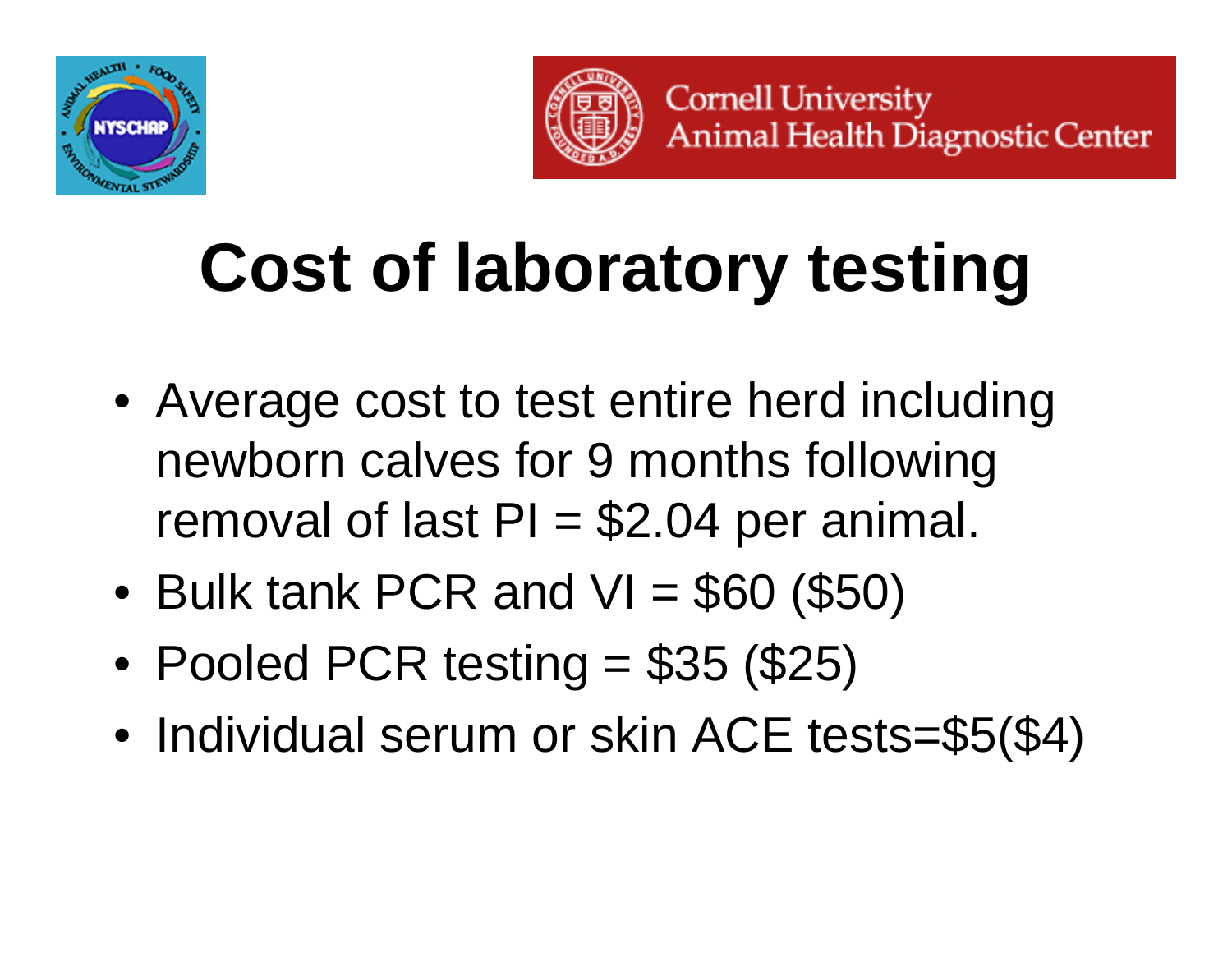



### **Cornell University** Animal Health Diagnostic Center



**Discounted price of test per head:**

**Bulk Milk PCR and VI = \$0.40 (\$50/test up to 400 cows)**

**Pooled PCR = \$2.82 (\$25/pool of up to 10 animals)**

**Skin or serum ACE = \$4.00**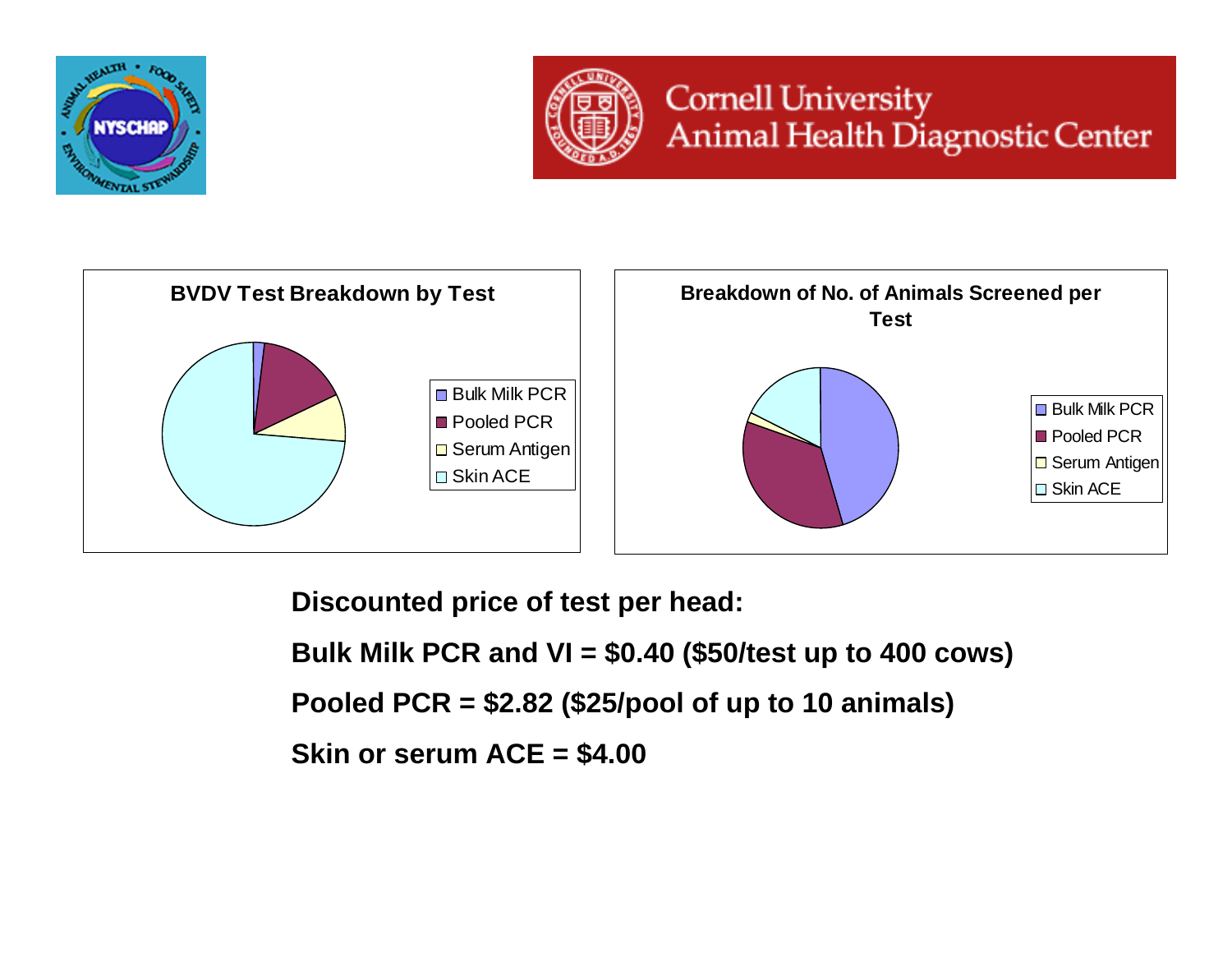



- 9404 animals tested (2360 tests)
- •\$25,450 total cost (\$2.71/head)
- •\$19,214 cost to 21 farms (\$2.04/head)
- • \$6,236 cost to NYS Ag and Markets (\$0.66/head)
- •\$509 total cost per PI removed (50 PIs)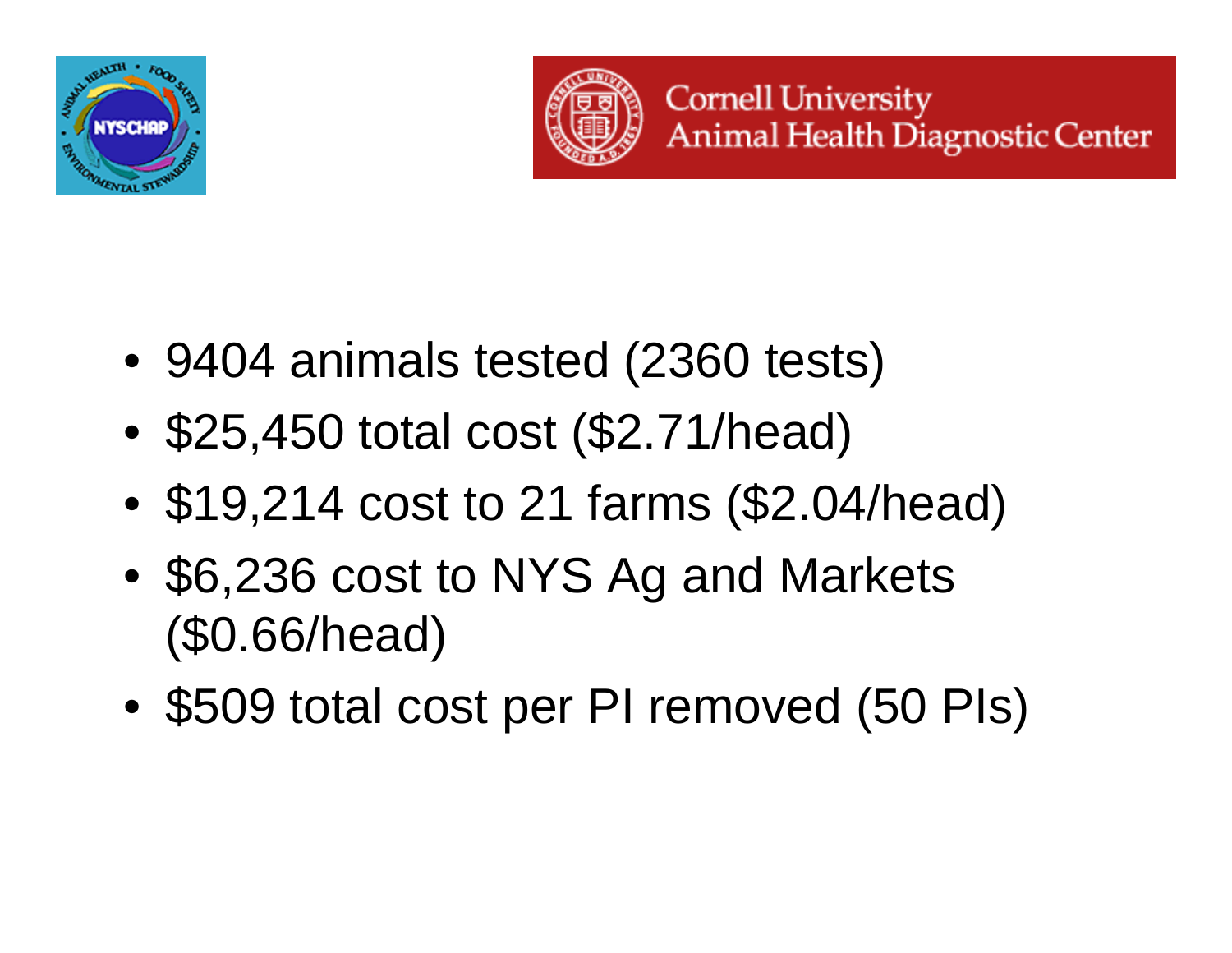## Herd Completes Incentive Program Testing and Removal of PIs

- No certification because no program is in place to control or monitor farm inventory and verify in a timely follow-up.
- Letter of congratulations to the farm and veterinarian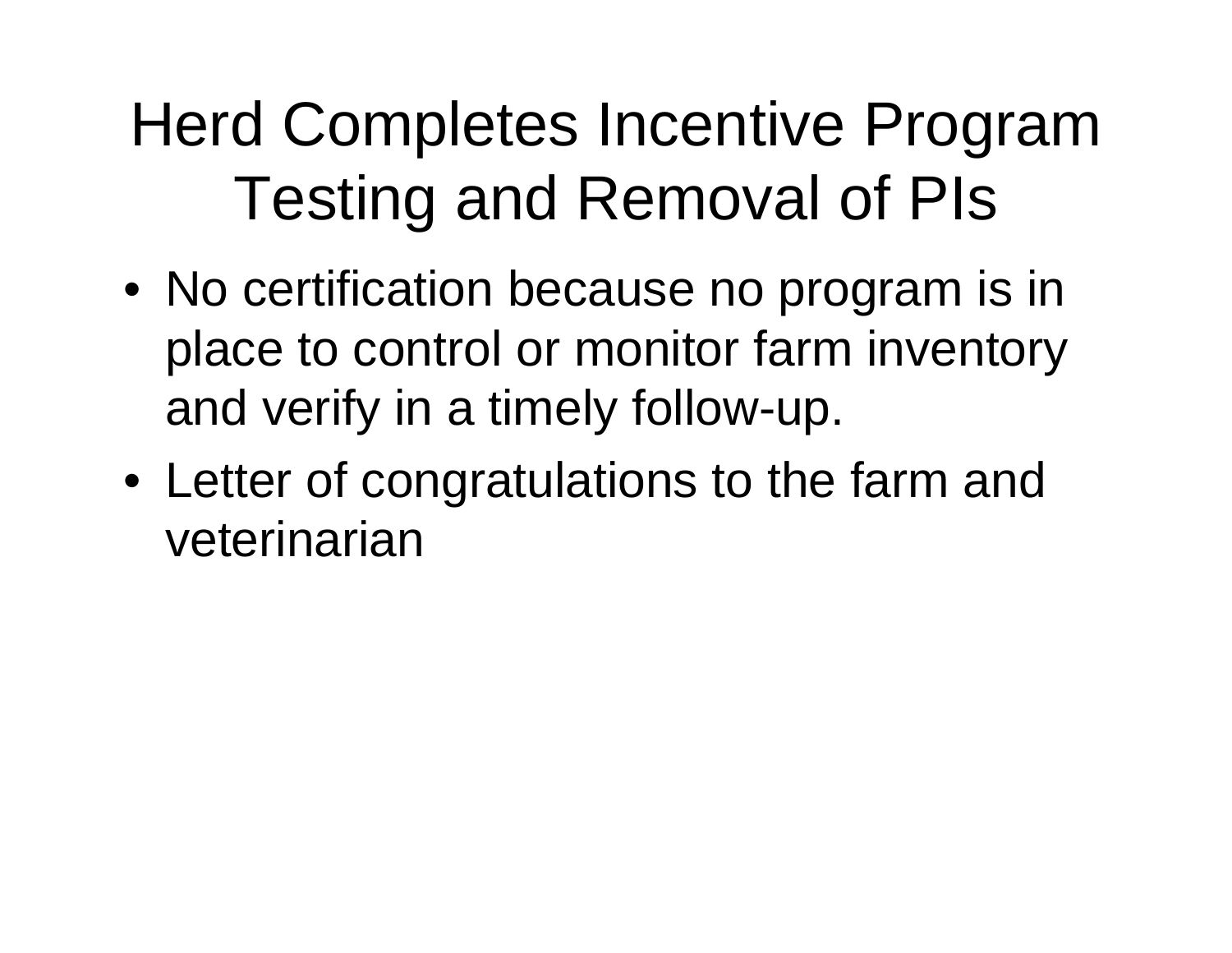



## Dear Dr. Please pass along our congratulations to the \_\_\_\_\_Farm on completing the whole herd BVD testing, and determining that the herd is currently BVD free.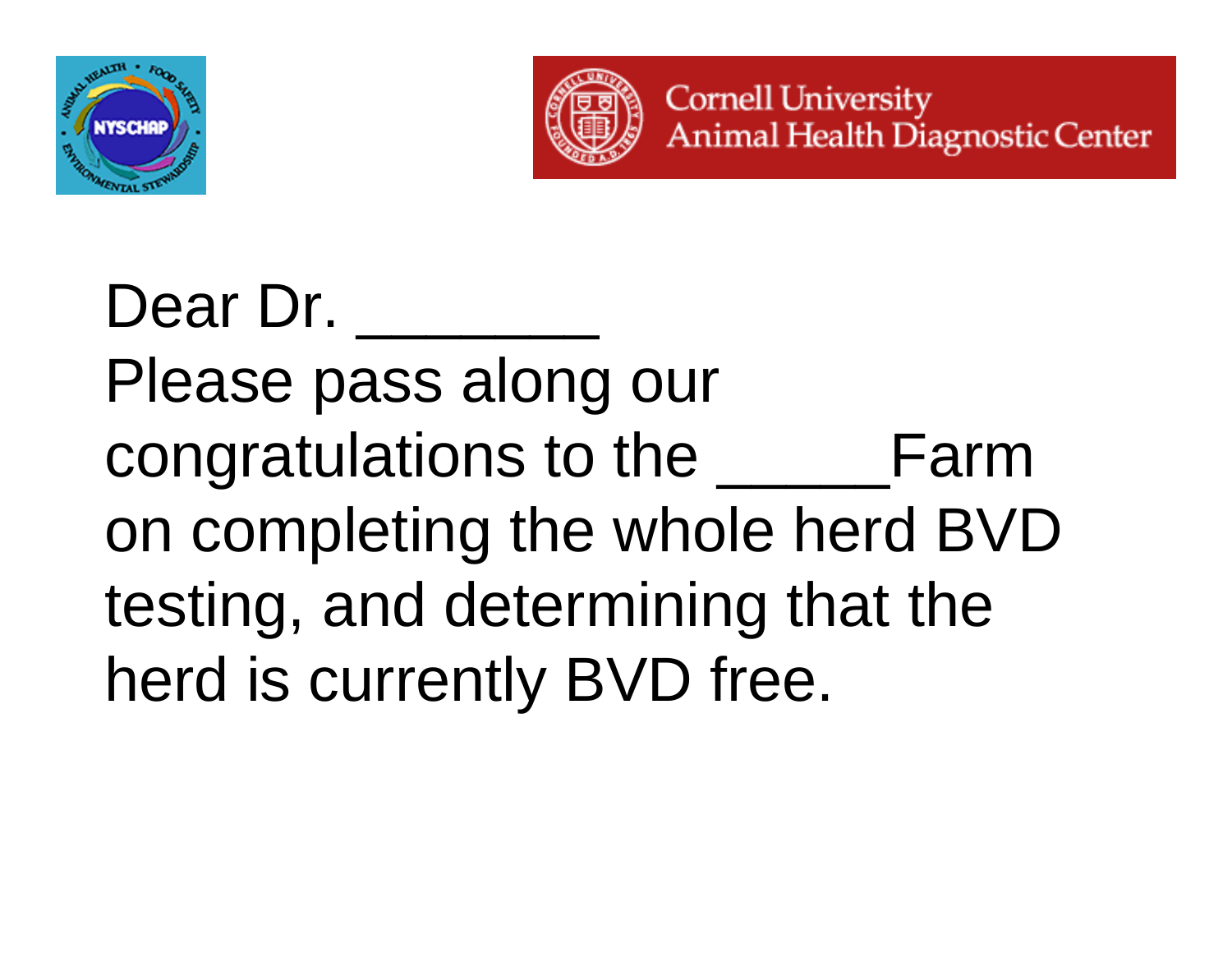



BVD is a virus that is easily reintroduced by lapses in biosecurity. Appropriate biosecurity is encouraged at all times. In addition, we encourage herds that have established a negative herd status to continue testing **ALL** herd additions, as well as every calf born on the premises that will remain for more that a few days.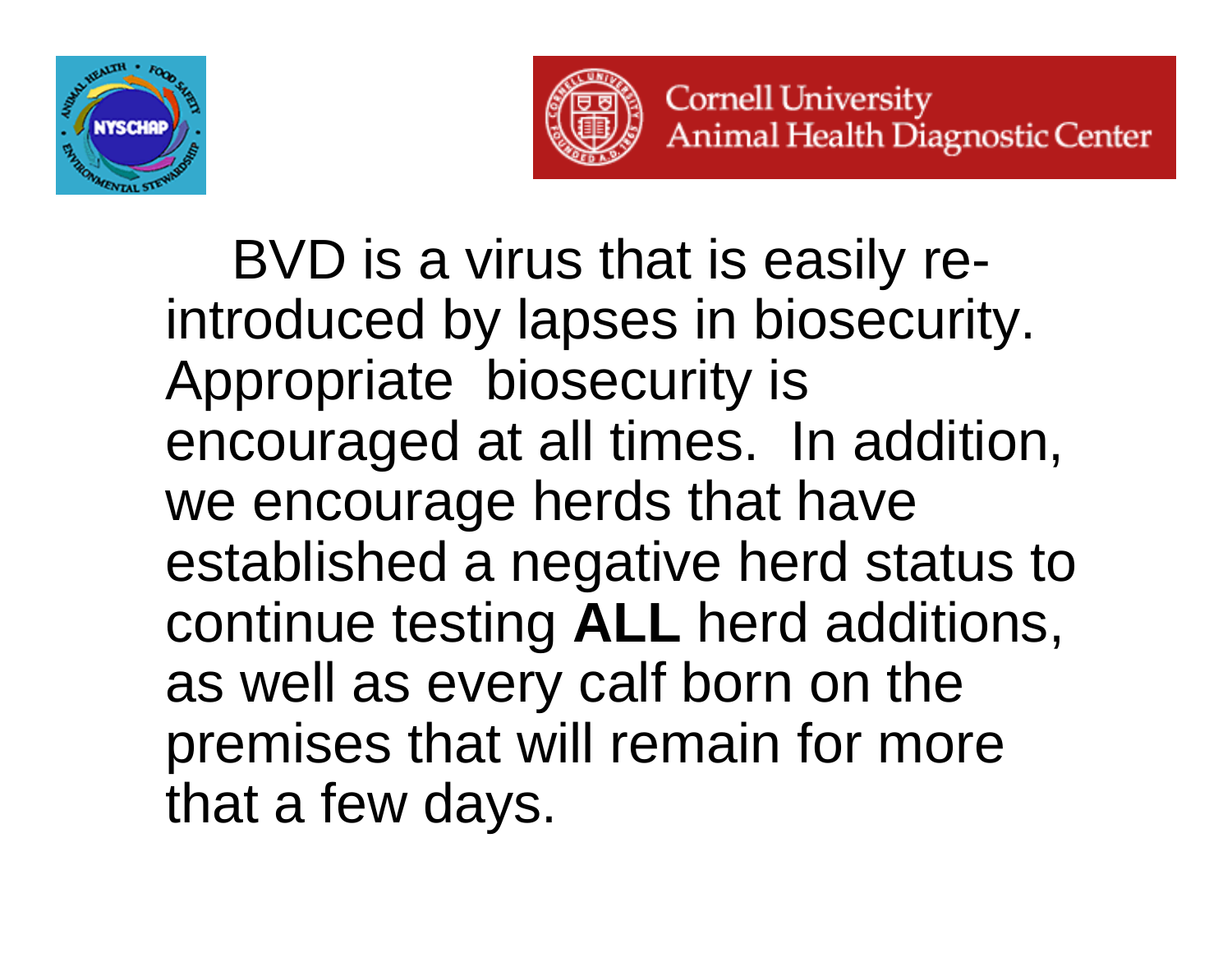



In the event that a PI animal is identified as part of the herd in the future, and testing of new introductions and baby calves has been maintained, very little additional testing of resident animals will be necessary. Even if the biosecurity breach is never identified, the herd can maintain control of BVD.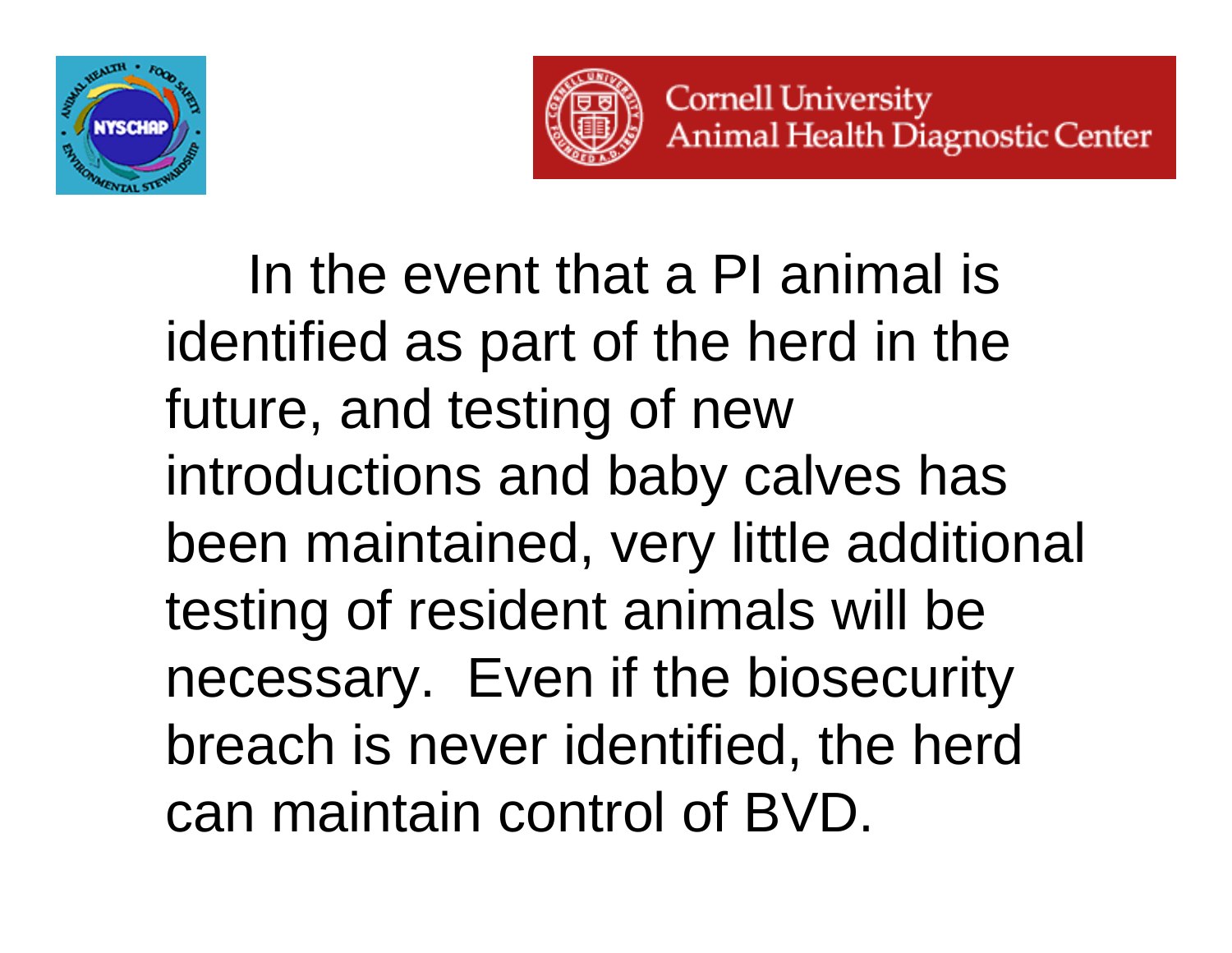



Also, if the herd maintains verifiable identification and records, negative individual test results should be accepted as evidence of negative PI status at any future time in the animal's life, for the purpose of movement or sale.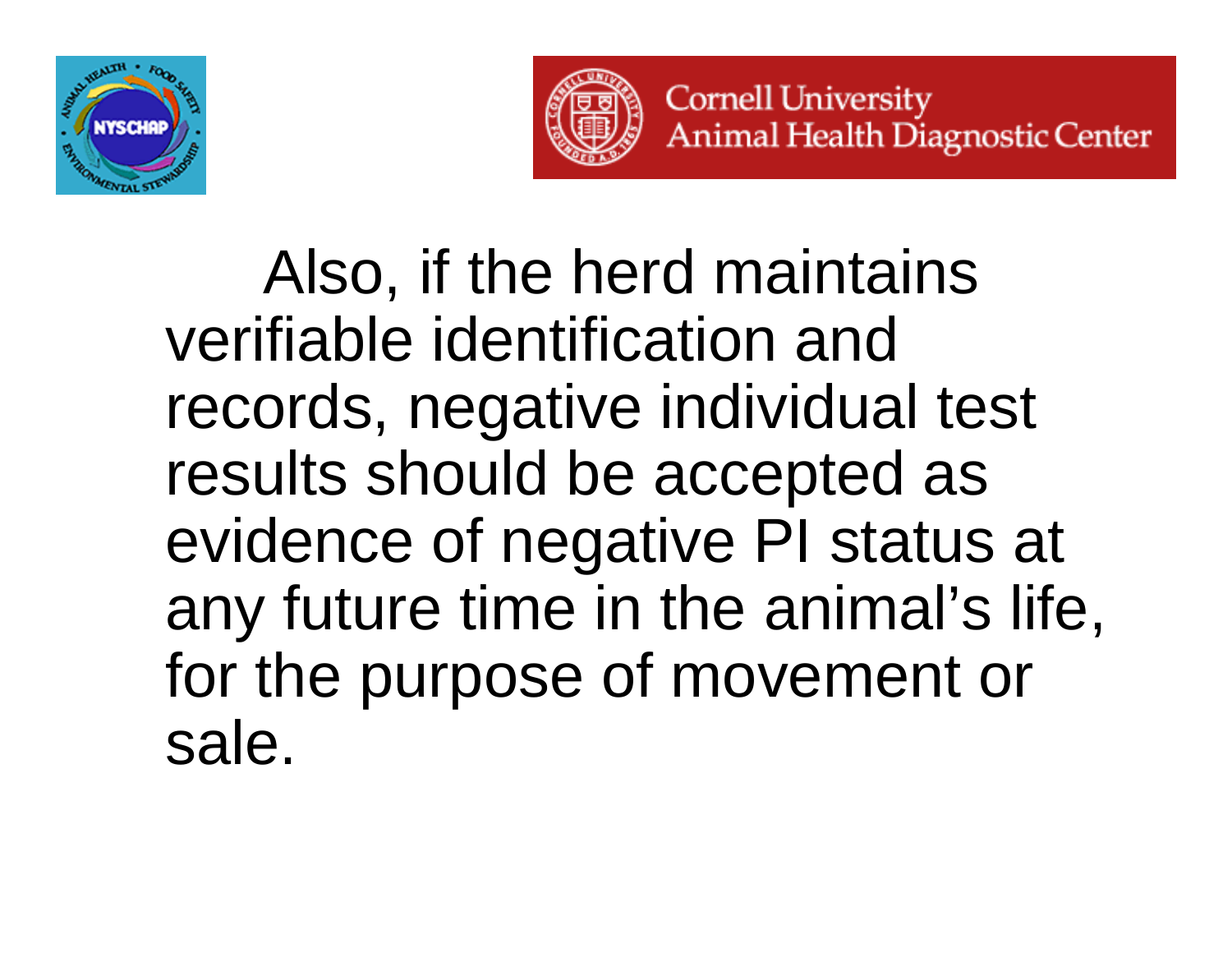



- **1 herd: "re-introduction" of BVD**
- **Stopped testing newborn heifer calves after completing incentive program.**
- **Neglected to test offspring of replacements purchased as bred heifers.**
- **Clinical illness in calves stimulated a new round of testing, identifying PIs; they are now, again, testing all neonatal heifer calves.**
- **One of our farms has ventured into Alpaca raising since the herd has tested negative for BVD.**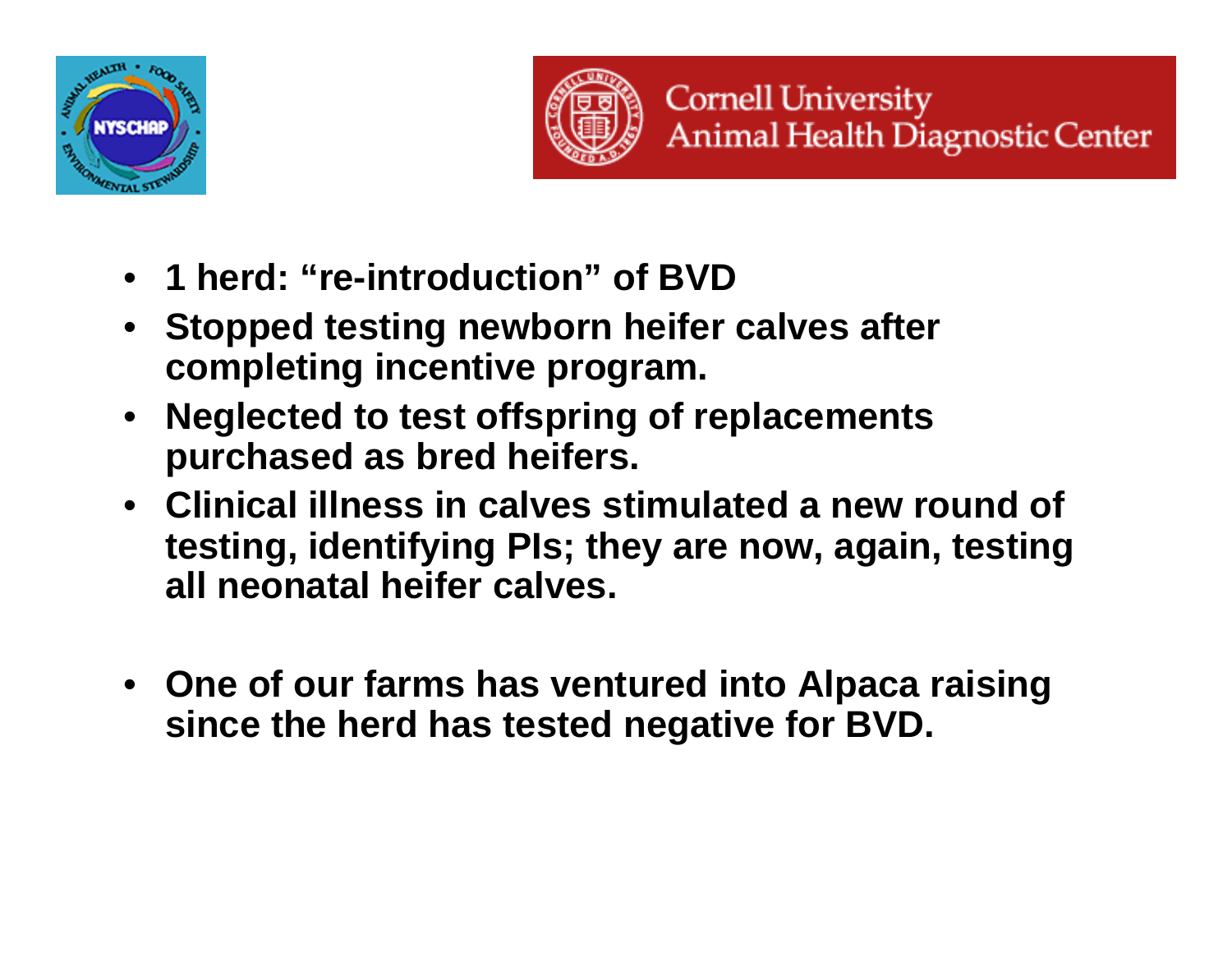



## **Unexplained BVD cases**

- An aborted PI fetus, never detected by animal caretakers, can be a source of BVD exposure to pregnant pen mates during a time when no other PI animals are identified on the premises.
- Dairy bull calves removed at 2-4 days of age are almost never tested by the farm of origin. PI bull calves could be a brief source of virus.